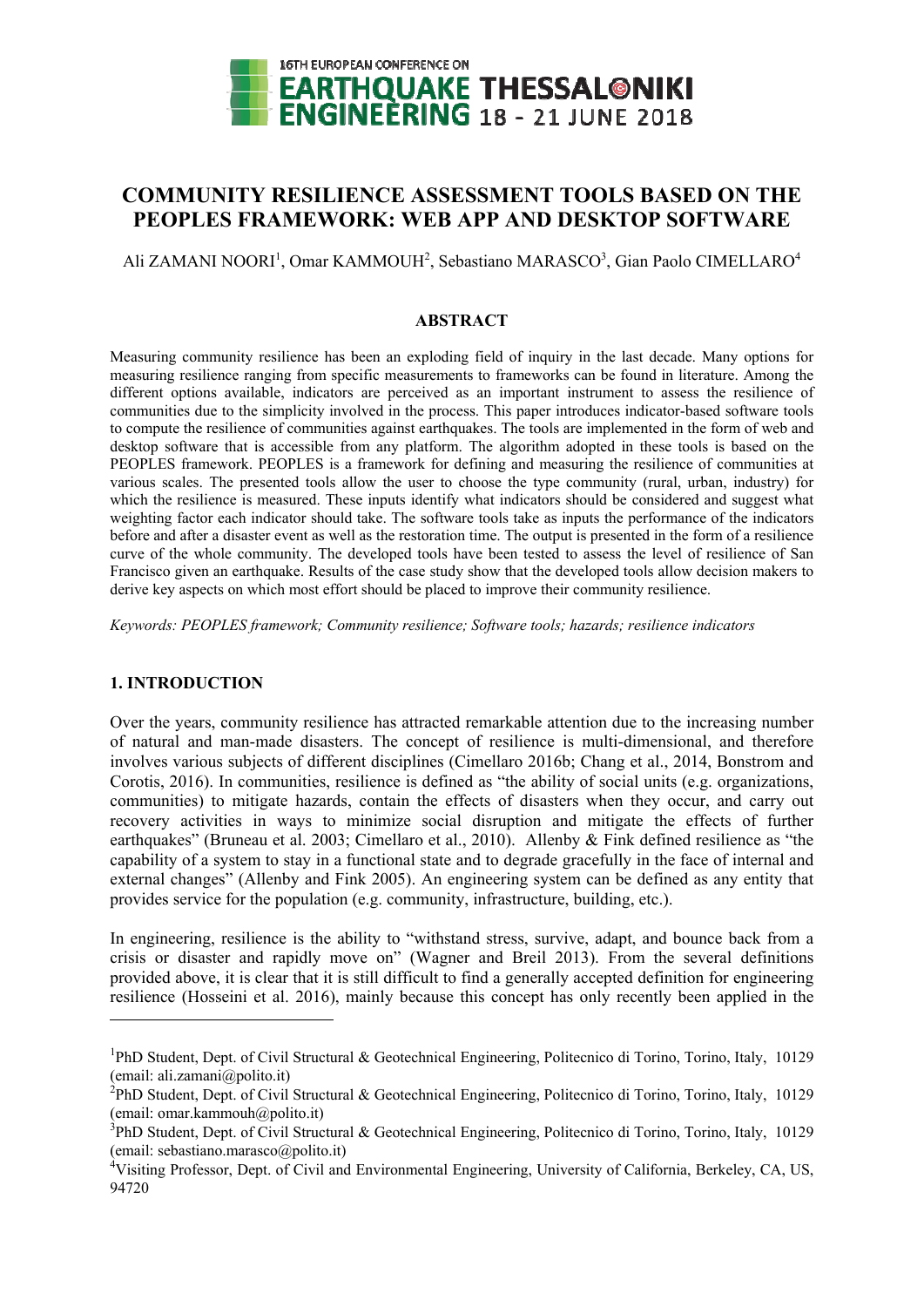engineering field.

Resilience assessment provides a measure of a system's ability to cope with external factors. According to Bruneau et al. (2003), the resilience of a system depends on its serviceability performance. The serviceability performance (*Q*) ranges from 0 % to 100 %, where 100% and 0% imply full availability and non-availability of services, respectively. The occurrence of a disaster at time  $t_0$  causes damage to the system and this produces an instant drop in the system's serviceability (*ΔQ*). Afterward, the system is restored to its initial state over the recovery period (*t0-t1*). The loss in resilience is considered equivalent to the service degradation of the system over the recovery period. This concept is mathematically defined as:

$$
LOR = \int_{t_0}^{t_1} [100 - Q(t)] dt
$$
 (1)

where *LOR* is the loss-of-resilience measure,  $t_0$  is the time at which a disastrous event occurs,  $t_1$  is the time at which the system recovers to 100% of its initial serviceability, *Q(t)* is the serviceability of the system at a given time *t*.

Several solutions for measuring resilience are available in the literature (Cimellaro 2016; Cimellaro et al. 2014; Cimellaro et al. 2016a). Liuet al. (2017) introduced a method that combines dynamic modelling with resilience analysis. Interdependent critical infrastructures have been analyzed in terms of design, operation, and control using this method by performing a numerical analysis. Kammouh et al. (2017a) have introduced a quantitative method to assess the resilience at the state level based on the Hyogo Framework for Action (Kammouh et al. 2017a; UNISDR 2011). The approach introduced was an evolution of the risk assessment concept. The resilience of 37 countries has been evaluated and a resilience score between 0 and 100 has been assigned to each of them (Kammouh et al. 2017a; Kammouh et al. 2018). Cutter et al. (2014) reported that research on measuring community resilience is still in the early stages of development. Although many attempts have been made to consolidate research on community resilience (e.g. Twigg 2009; Norris et al. 2008; Cutter et al. 2010), no accepted method exists so far and there are still difficulties in developing concrete assessment approaches and reliable indicators (Abeling et al. 2014).

While simulation-based approaches are considered non-affordable to measure the resilience of a system because of the modelling complexity, the use of indicators is usually preferred, and therefore it is herein adopted. This paper introduces two software tools to measure the resilience of communities against earthquakes. The first is implemented in the form of web application that is accessible from all platforms while the second is presented in the form of a desktop software. An indicator-based approach based on the PEOPLES framework introduced in (Cimellaro et al. 2016a) is adopted as an engine for the tools. The methodology allows decision makers to take proper actions under emergencies because it provides a visual interpretation of the community performance. As a case study, the methodology has been applied to the city of San Francisco city given the 1989 Loma Prieta earthquake.

## **2. INDICATOR-BASED APPROACH FOR COMMUNITY RESILIENCE**

PEOPLES is a framework for defining and measuring disaster resilience of a community at various scales. It is divided into seven *components* and each of them is divided into several *sub-components*. The goal is to convert PEOPLES from a qualitative to a quantitative framework. To do so, a large number of *indicators* available in literature have been collected and then allocated to PEOPLES' subcomponents, creating a condensed list of 115 indicators.

A single *measure* is assigned to each indicator to make it quantifiable. The measures are then normalized to be ranged between 0 and 1. This is done by introducing a new parameter, the *target value* (TV). TV is a quantity that represents the reference point of the corresponding measure, defined by the competent authority. For example, if we consider the measure "*Red cross volunteers per 10,000*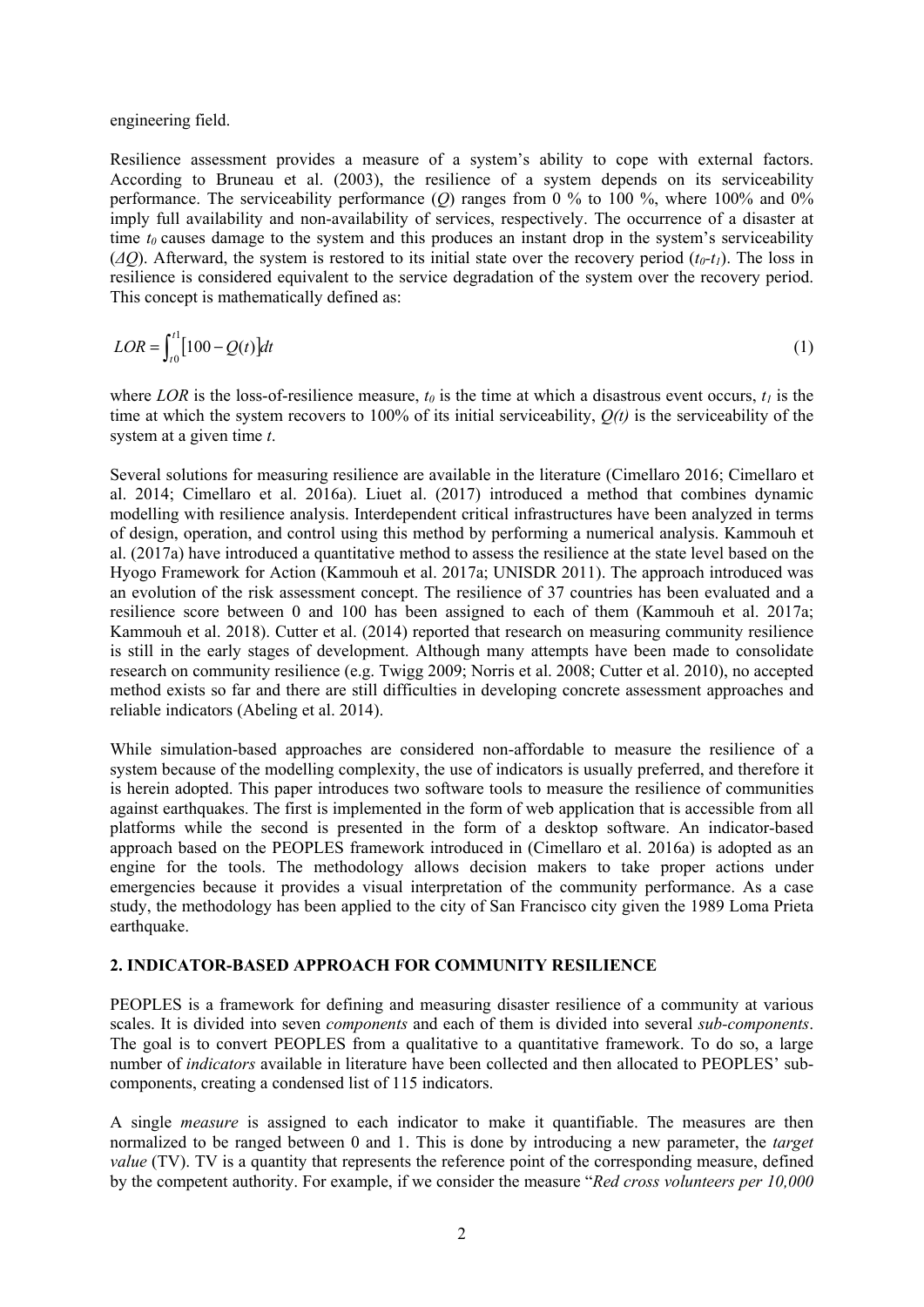*people*", the measure would give us an absolute number of volunteers as an output. This quantity cannot be integrated with other measures unless it is normalized; therefore, the result is divided over TV, which in this case represents the "BEST" number of volunteers per 10,000 people (e.g. SN=100 volunteers /10,000 people). If the ratio between the value of the measure and SN is less than one, it means that the indicator can still be improved, whereas if it is larger than one, the measure is considered "resilient", and a value of 1 is assigned to that measure. Having all measures normalized enables the comparison among systems of similar or different types (e.g. hospitals and water networks).

Each indicator contributes with a certain degree towards the goal of achieving resilience; therefore, the measures are also classified according to their importance. An importance factor "*I*" has been assigned to each measure. This factor ranges from 1 to 3; where 1 means low importance and 3 means high importance. What's more, two types of measures are identified: "static measures (*S*)", assigned to the measures that are not affected by the disastrous event, and "dynamic measure (*D*)" or event-sensitive measures, assigned to the measures whose values change after a hazard takes place.

Table 1 shows a list of PEOPLES' dimensions, sub-components, indicators, and measures, with their corresponding importance factors  $(I = 1, 2, or 3)$  and indicators' nature (Nat. = S (static) or D (dynamic)). For the sake of clearness, only one component of the PEOPLES' seven components have been included and expanded in the table. The hierarchal logic of the methodology is shown in Figure 1. More details about the methodology can be found in (Kammouh et al. 2017b).

| Component/ sub-component/indicator         | Measure ( $0 \le$ value $\le$ 1)                                             | Rel. | Ι                       | Nat.           |
|--------------------------------------------|------------------------------------------------------------------------------|------|-------------------------|----------------|
| 1- Population and demographics             |                                                                              | 2    |                         |                |
| 1-1- Distribution\ Density                 |                                                                              |      | $rac{3}{3}$             |                |
| -Population density                        | Average number of people per area $\div$ SN                                  | N    |                         | D              |
| -Population distribution                   | % population living in urban area                                            | P    | $\overline{2}$          | D              |
| 1-2- Composition                           |                                                                              |      | $\overline{2}$          |                |
| $-Age$                                     | % population whose age is between 18 and 65                                  | P    | 3                       | S              |
| -Place attachment-not recent<br>immigrants | % population not foreign-born persons who came<br>within previous five years | N    | $\mathbf{1}$            | S              |
| -Population stability                      | % population change over previous five year period                           | N    | 2                       | $\mathbf S$    |
| -Equity                                    | $%$ nonminority population $-$ % minority                                    | P    | 3                       | S              |
|                                            | population                                                                   |      |                         |                |
| -Race/Ethnicity                            | Absolute value of (% white $-$ % nonwhite)                                   | N    | 1                       | S              |
| -Family stability                          | % two parent families                                                        | P    | 2                       | $\mathbf S$    |
| -Gender                                    | Absolute value of (%female-%male)                                            | N    | $\mathbf{1}$            | S              |
| 1-3- Socio- Economic Status                |                                                                              |      |                         |                |
| -Educational attainment equality           | $%$ population with college education – $%$                                  | P    | $rac{2}{3}$             | S              |
|                                            | population with less than high school education                              |      |                         |                |
| -Homeownership                             | % owned-occupied housing units                                               | P    | 2                       | $\mathbf S$    |
| -Race/ethnicity income equality            | Gini coefficient                                                             | N    | $\overline{\mathbf{3}}$ | $\overline{S}$ |
| -Gender income equality                    | Absolute value of ( $\%$ male median income $-\%$                            | N    | $\overline{2}$          | S              |
|                                            | female median income)                                                        |      |                         |                |
| -Income                                    | Capita household income ÷ SN                                                 | P    | 3                       | S              |
| -Poverty                                   | % population whose income is below minimum<br>wage                           | N    | 3                       | S              |
| -Occupation                                | Employment rate %                                                            | P    | 3                       | S              |

| Table 1. PEOPLES' components, sub-components, indicators, and measures with corresponding importance |
|------------------------------------------------------------------------------------------------------|
| factors (I) and indicators' nature (Nat.)                                                            |

## **3. SOFTWARE TOOLS BASED ON PEOPLES FRAMEWORK**

This section introduces two software tools in which the community resilience approach described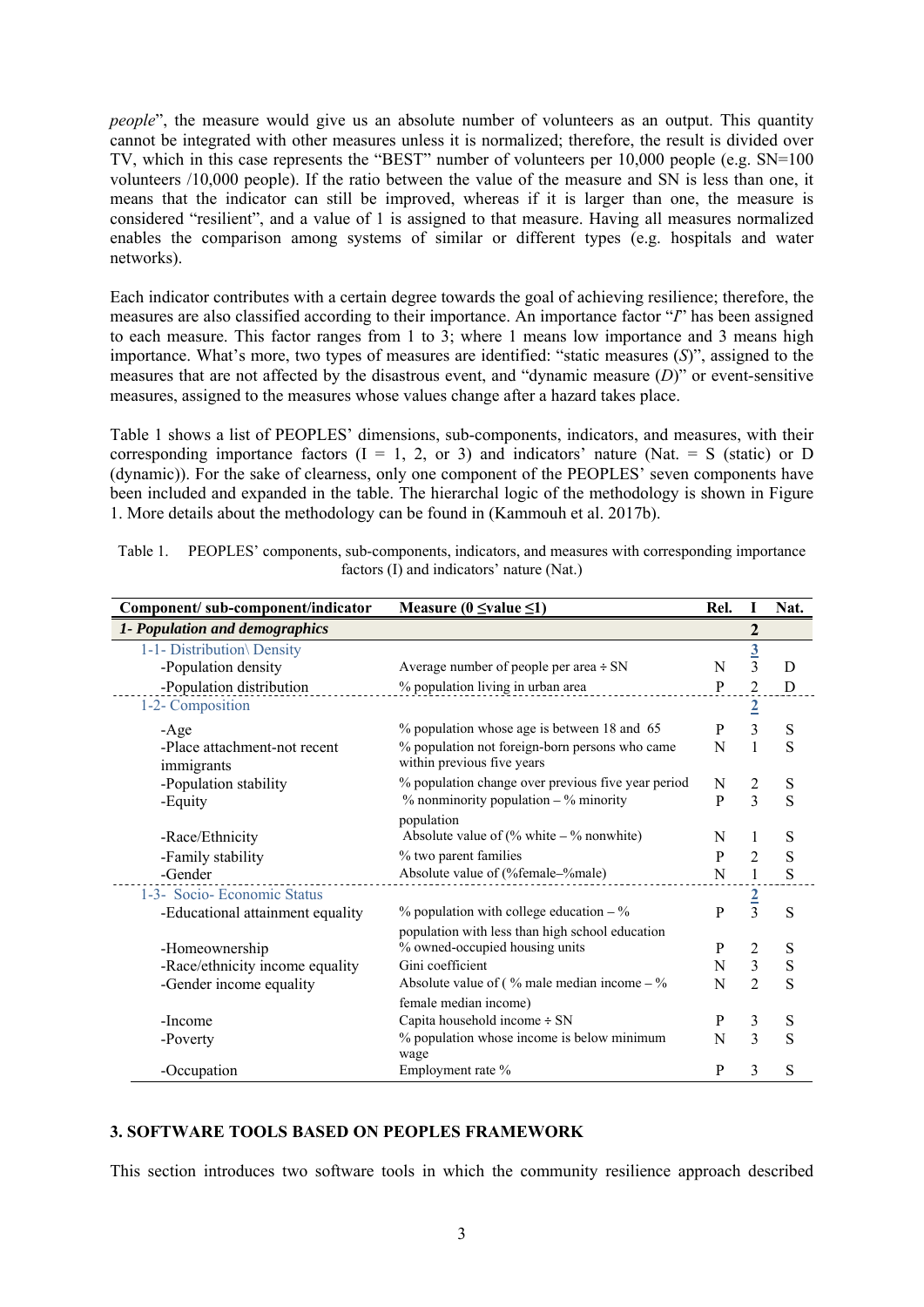above is implemented. The first tool is an online software that is accessible at: http://www.resiltronics.org/PEOPLES/login.php or http://borispio.ddns.net/PEOPLES/login.php, while the other is a portable desktop software (*Note: contact the author if the webpages are unreachable or to request the desktop software)*. Both tools require the same input and return the same output. As an input, the user is asked to insert information about specific community resilience indicators before and after a disaster event. The output is presented in the form of a resilience curve for the whole community. In the following, the use of each tool is described in details.



Figure 1. Hierarchical scheme of the adopted indicator-based resilience methodology

## *3.1. Web Application tool*

The use of the online software is illustrated here. A Login/Register window appears when accessing the website (Figure 2a). The user must register prior to using the tool. Once registered, the user can start a new scenario for which the resilience is to be evaluated (Figure 2b). The scenario is composed of two main ingredients: (1) the analyzed community (i.e. city, country, etc.), and (2) the hazard considered (e.g. earthquake, tsunami, fire, etc.).



**PEOPLES Framework login** 

Figure 2. (a) Registration/login page, (b) new scenario definition/load scenario

After defining the scenario, a data-entry page that displays the various variables of the PEOPLES framework appears (Figure 3). On the left side of the webpage, the seven dimensions of PEOPLES are listed. A separate page for each dimension can be accessed by clicking on the dimension. For each dimension, a list of components and indicators is shown with blank spaces to insert the data of the parameters required for the resilience evaluation. A pop-up description is triggered when hoovering the mouse over a parameter in the window. This is to get extra information that helps the user identify what kind of information they should insert. The parameters involved in the resilience evaluation are: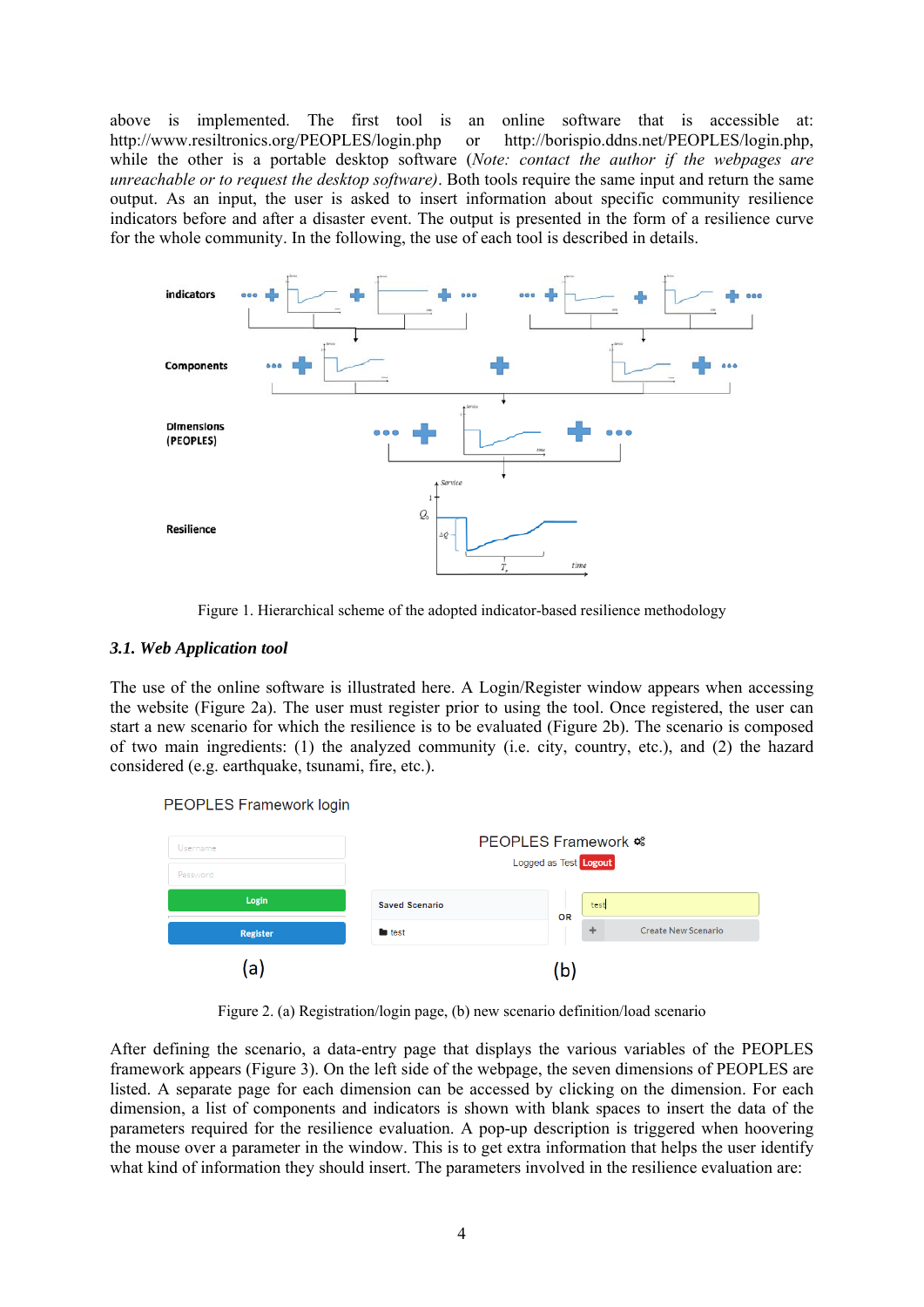- Importance factor (*I*): each indicator is associated with an importance factor between 1 and 3 representing the weight of the indicator towards the resilience output.
- Indicator nature (*Nat*): the indicators are classified according to their nature: "Static (*S*)", assigned to the measures that are not affected by the disastrous event, and "Dynamic (*D*)" or event-sensitive measures, assigned to the measures whose values change after a hazard takes place;
- Un-normalized serviceability before the event  $(q_{0u})$ : is the unnormalized initial serviceability of the measure;
- Standard value *(SV)*: represents the optimal quantity for the indicator in order to be considered as fully resilient;
- Normalized serviceability before the event (*q0*): is the normalized initial serviceability of the measure. It is obtained automatically by the software by dividing the unnormalized serviceability *q0u* over the standard value *SV*;
- Serviceability after the event  $(q_1)$ : The residual serviceability after the disaster. This quantity should be normalized by the user with respect to *SV*;
- Serviceability after recovery  $(q_r)$ : it is the recovered serviceability, which can be equal, higher, or lower than the initial serviceability  $(q_0)$ . In this paper. The recovered serviceability  $q_r$  is assumed equal to the initial serviceability *q0*;
- Restoration time  $(T_r)$ : it is the time needed to finish the recovery process. This value is usually determined using probabilistic or statistical approaches.

A list of importance factors (*I*) has been set as default in the software; however, the user can change the numerical values in the list according to their preference. The importance factors can be set all to "1" in case the user finds no justification to assign weights to the indicators; in this case, the indicators will be equally weighted. The nature of the indicator "*Nat*" can also be changed by the user because this parameter depends on the type of hazard and type of community considered in the analysis. If the indicator is *Static 'S'*, it is enough for the user to insert data about the initial serviceability of the system *q0u*, and the standard value *SV.* If otherwise the indicator is *Dynamic 'D'*, the user should proceed and insert data about the post-event damage  $q_1$ , serviceability level after restoration  $q_r$ , and restoration time  $T_r$ . The parameter  $q_{0u}$  is inserted as unnormalized value while the other serviceability parameters  $q_1$  and  $q_r$  have to be normalized by the user with respect to *SV* (divide over *SV*). A serviceability curve for each component is shown at the bottom of the page after inserting the indicators' data. The serviceability curve of the analyzed dimension, which is the weighted average of all serviceability functions of the components, is also shown on the same graph.

After inserting the required data for all PEOPLES seven dimensions, the user will be able to see the serviceability curve of the community by clicking on the 'The community resilience curve' on the left side of the screen. For each of the serviceability curves, the software automatically evaluates the *LOR*, which is an indicator for the serviceability loss incurred during the event.

| 1. Population and<br>demographics            | п          |       | Index Indicator                            | Measure                                                                             |                | Nat      | <b>GOV</b>     | sv                 | Go.      | $q_{1}$        | $q_{\rm r}$              | $\mathsf{T}_\mathsf{r}$ |
|----------------------------------------------|------------|-------|--------------------------------------------|-------------------------------------------------------------------------------------|----------------|----------|----------------|--------------------|----------|----------------|--------------------------|-------------------------|
| 2. Environmental and<br>ecosystem            |            | 1.1.1 | Population density                         | 1-(Average number of people per area -<br>SV)                                       | 3              | $\circ$  | $\mathbb{R}^N$ | $\sim$             | $\alpha$ | é.             | ÷                        | w                       |
| 3. Organized<br>governmental services        | 目          | 1.1.2 | Population.<br>distribution                | % population living in urban area                                                   | $2-1$          | $\Box$   | $\rightarrow$  | $\sim$             | B        | $31 -$         | $\sim$                   | die                     |
| 4. Physical<br>infrastructure                | 童          |       | Composition<br>Line Importance 2           |                                                                                     |                |          |                |                    |          |                |                          |                         |
| 5. Lifestyle and<br>community.<br>competence | <b>CH3</b> |       | Index Indicator                            | Measure                                                                             |                | Nat      | $q_{0n}$       | <b>SV</b>          | Ga       | q <sub>1</sub> | q,                       | τ,                      |
| 6. Feanamic                                  | ø          | 12.1  | Age                                        | % population whose age is between<br>18 and 65                                      | 3              | <b>S</b> | $\frac{1}{2}$  | $\mathbb{R}^{n}$ : | $\sim$   | ÷              | $\overline{\phantom{a}}$ | ÷                       |
| development<br>7. Social cultural<br>capital | 兰          | 1.2.2 | Place attachment-not<br>recent immigrants. | 1-t% population not foreign-born<br>persons who came within previous<br>five years) | 1 <sup>1</sup> | I.S      | $\pm 0.1$      | <b>A</b>           | 15       | $\sim$         | $\sim$                   | $\sim$                  |
|                                              |            | 1.2.3 | Population stability                       | 1-% population change over previous.<br>five year period                            | $\mathbf{z}$   | s        | $\leq$         | $\mathbb{R}^{n}$ . | ish      |                |                          |                         |
|                                              | m          |       |                                            |                                                                                     |                |          |                |                    |          |                |                          |                         |
| The community<br>resilience curve            |            | 124   | Equity                                     | % nonminority population - % minority<br>population                                 | 3              | $-8$     | $\frac{1}{2}$  | $511 - 64$         | $\sim$   | ٠              |                          |                         |

Figure 3. User interface and data entry environment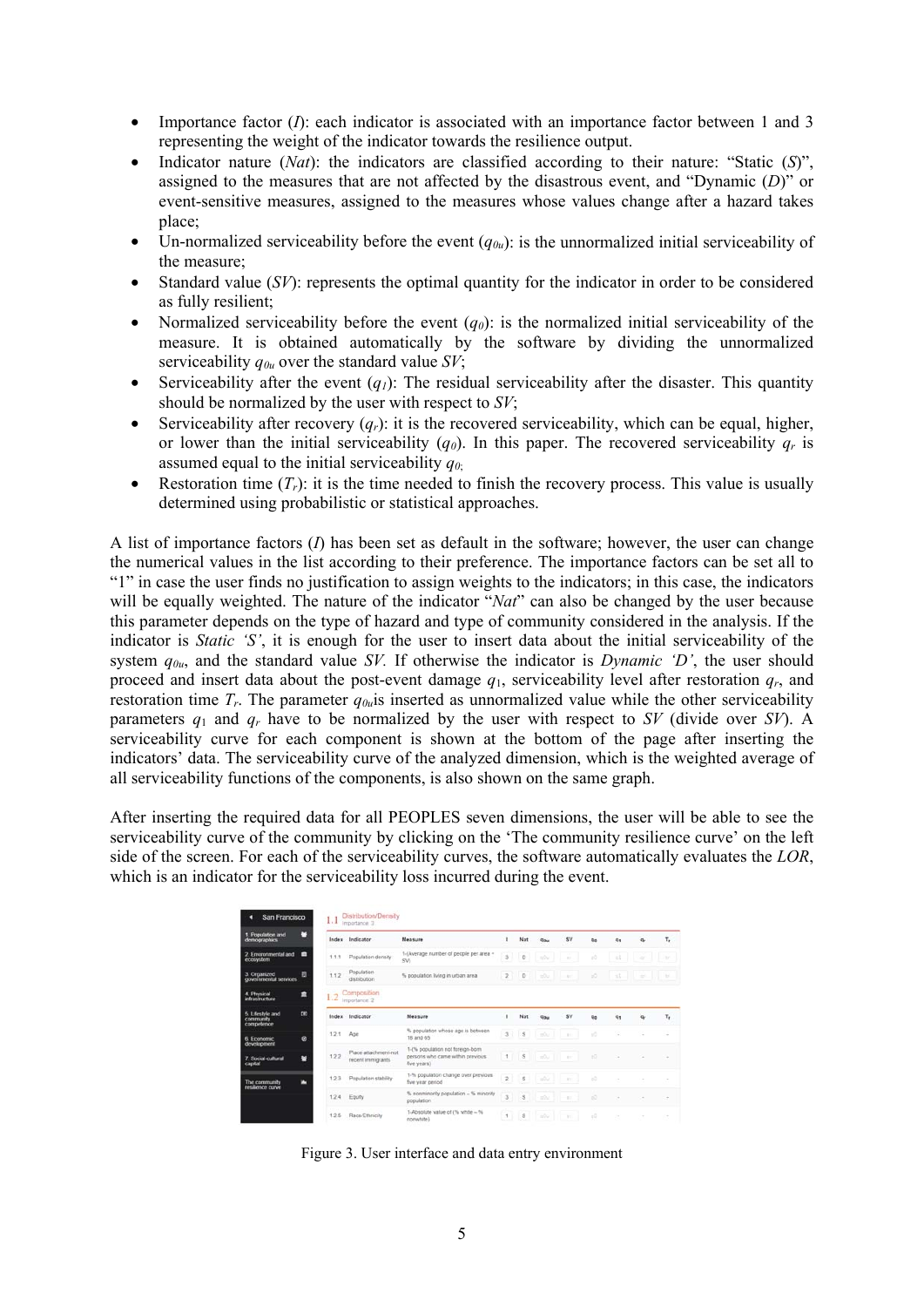#### *3.2. Desktop Software*

The software introduced in this section is a portable version that does not require installation. To run the software, only one file containing the indicators database is required. This file comes preloaded in the software package. The user cannot modify the indicators and the results accumulation hierarchy of the methodology as these are fixed according to the PEOPLES framework. When the software is run, the user will be required to choose whether they want to start a new scenario "New case" or to load a saved one "Open case" (Figure 4a). If the user chooses to start a new scenario, a new window, shown in Figure 4(b), asking the user to define the directory to which the scenario is saved will pop up.



Figure 4. (a) Starting a new scenario "New case" or loading a saved scenario "Open case", (b) saving the scenario if the option "New case" is chosen

After saving the new scenario, a new blank page with only three functions "Add", "Remove", and "Edit" will display (Figure 5a). At this stage, the user needs to insert the database specific to the analyzed case study. To do that, the user should click on the "Add" function, which triggers a window containing all the indicators of the PEOPLES framework (Figure 5b). The user can delete and modify the indicators using the functions "Remove" and "Edit". Each of the indicators is accessed independently to insert the data required for its evaluation.



Figure 5. Indicators database

The number of inputs required depends on the nature of the indicator. Static indicators require only two parameters for their evaluation (*q0* and *I*) (Figure 6a) whereas dynamic indicators need five inputs  $(q_0, q_1, q_6, T_r,$  and *I*) (Figure 6(b)). It is very important to note that unlike the web app software introduced in the previous section, all the serviceability parameters  $q_0$ ,  $q_1$  and  $q_r$  MUST be normalized by the user (i.e., the user has to divide these quantities over *SV*).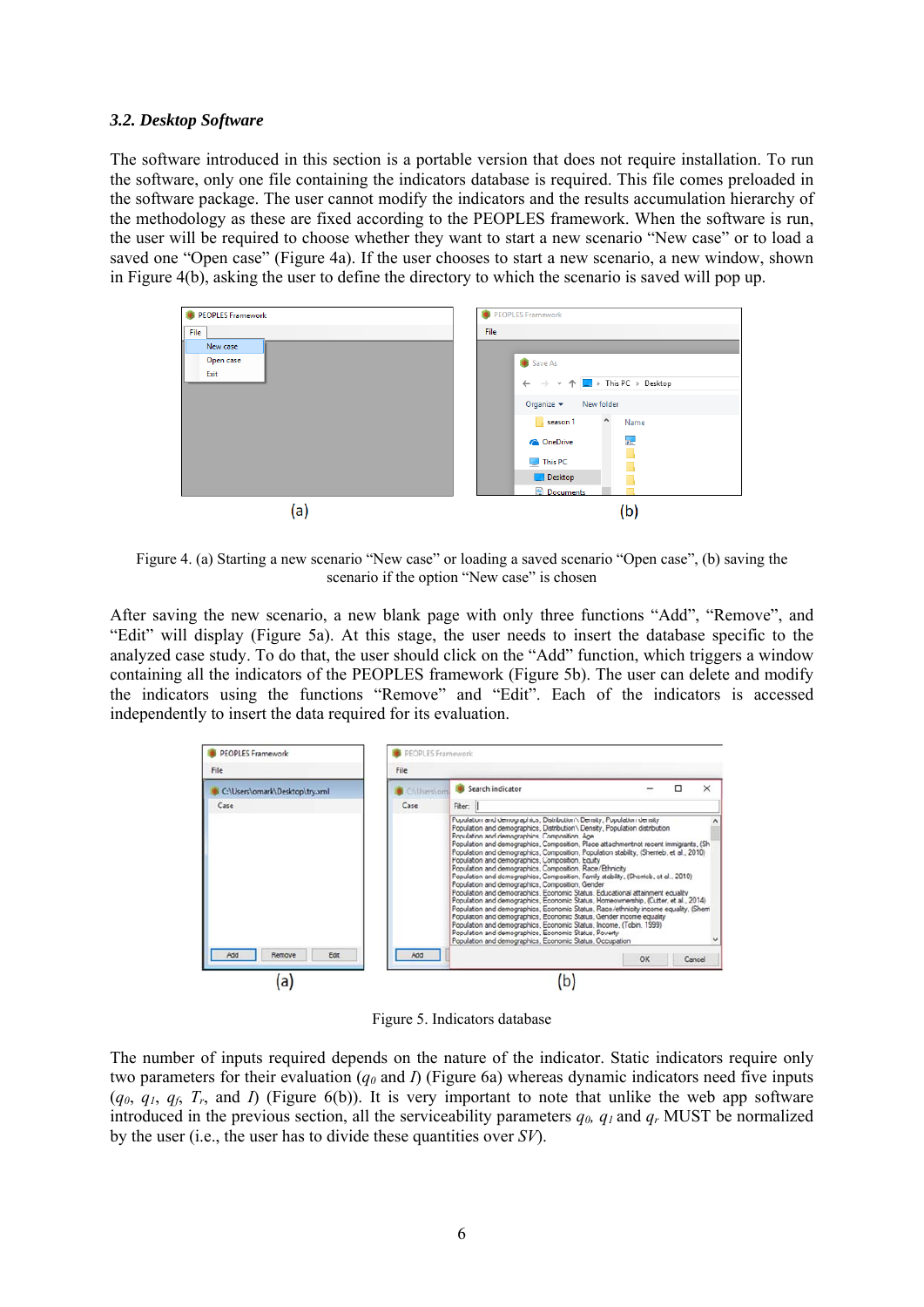

Figure 6. Use interface and data entry sheet for the indicators

## **4. CASE STUDY**

The resilience of the city of San Francisco is evaluated using the introduced resilience assessment tools. The case study intends to show the applicability of the proposed methodology and not the actual evaluation of the resilience of San Francisco. The 1989 Loma Prieta earthquake, with a moment magnitude of 6.9, has been considered as the disaster event. Only one of the PEOPLES' dimension 'Physical Infrastructure' has been considered for the sake of simplification. Table 2 shows the extended list of the components and indicators within the dimension 'Physical Infrastructure' along with the data associated with each indicator. In this study, damage data was determined using open database sources (see notes under Table 2), which offer data for all cities across the US. Restoration fragility curves recently developed in (Kammouh and Cimellaro 2017) have been used to determine the restoration time for the different indicators.The case study can be replicated in the software tools by inserting the data of Table 2 in their corresponding fields in the web app and desktop software as explained earlier in the paper.

Data collection was the most difficult part of the analysis since data about the serviceability of community systems is scares and not shareable with the public. However, this does not imply that data is not available but rather is not accessible. Interested parties, such as decision makers and authorities, can use the framework with its full potential since data is usually available to them.

The software combines the serviceability functions of the group of indicators under a component point by point into a single serviceability function, taking into account their weighting factors. This curve represents the serviceability function of the underlying component. Similarly, the serviceability function of the dimension (i.e. Physical Infrastructure) is derived by computing the weighted average of serviceability functions of the corresponding components (i.e. facilities and lifelines).The tool evaluates the loss of resilience of the physical infrastructure using Equation 1. The time interval for calculation of resilience is considered from the time that the event occurs  $(t_0=0)$  until the end of full recovery (i.e. the time corresponding to the instance where the curve reaches its pre-disaster level, which coincides with the maximum restoration time among all indicators;  $t_r$ =700 days). The control time  $T_c$  is determined based on the user's period of interest so it can take any value. In this example,  $T_c$ is set equal to *tr* automatically by the software. Figure 7 and 8 show the resilience curve of the case study obtained using the online and the desktop software tools, respectively. The obtained *LOR* value (25.6%) corresponds only to the physical infrastructure dimension of the community.

In order to have a resilience index for the whole community, the serviceability functions of other dimensions have to be similarly evaluated and combined in the same way. It is also interesting to compare the resilience of the two components *facilities* and *lifelines* shown in Fig. 7. It is clear that the city of San Francisco has more problems in facilities (*LOR*=31.29%) than lifelines (*LOR*=21.85%); therefore, it is suggested that the authority focuses more on enhancing their facilities.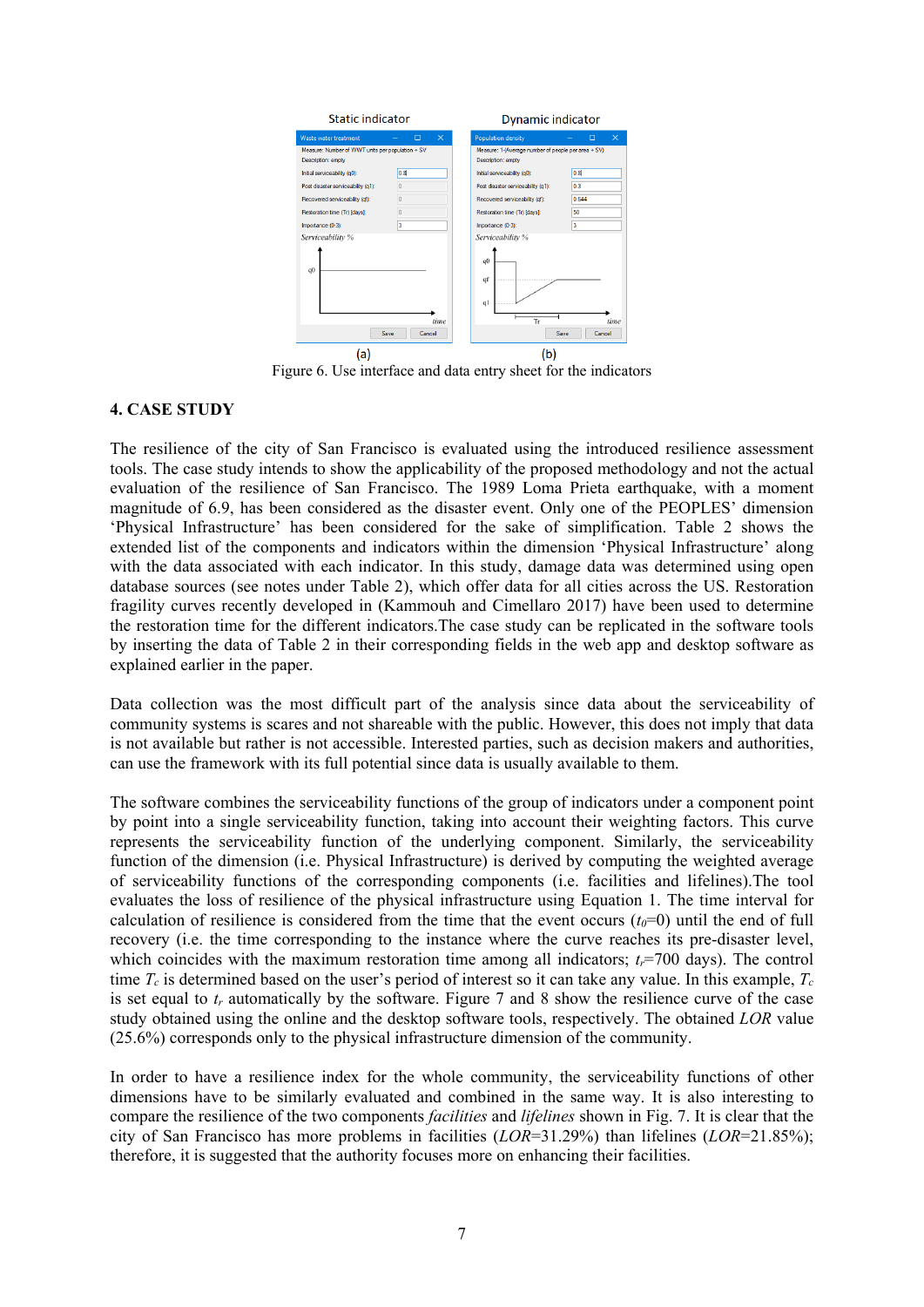| <b>Physical infrastructure</b>                    |                                                                                                                                               |                |                          |              |              |              |       |         |                 |  |  |
|---------------------------------------------------|-----------------------------------------------------------------------------------------------------------------------------------------------|----------------|--------------------------|--------------|--------------|--------------|-------|---------|-----------------|--|--|
| Component<br>/indicator                           | <b>Measure</b>                                                                                                                                | W              | <b>Nat</b>               | $q_{0u}$     | TV           | qo           | $q_I$ | $q_{r}$ | $T_r$<br>(days) |  |  |
| <b>4.1 Facilities</b>                             |                                                                                                                                               |                | $\overline{\phantom{0}}$ |              |              |              |       |         |                 |  |  |
| 4.1.1 Sturdy (robust)                             | % housing units that are not                                                                                                                  | 3              | $\mathbf D$              | $\mathbf{1}$ | $\mathbf{1}$ | $\mathbf{1}$ | 0.599 | 0.998   | 120             |  |  |
| housing types                                     | manufactured homes                                                                                                                            |                |                          |              |              |              |       |         |                 |  |  |
| 4.1.2<br>Temporary                                | % vacant units that are for                                                                                                                   | 3              | D                        | 2.68         | 5            | 0.536        | 0.050 | 0.536   | 620             |  |  |
| housing availability                              | rent                                                                                                                                          |                |                          |              |              |              |       |         |                 |  |  |
| 4.1.3 Housing stock                               | 100-% housing units built                                                                                                                     | $\mathbf{3}$   | $\mathbf D$              | 0.241        | 1            | 0.241        | 0.145 | 0.241   | 700             |  |  |
| construction quality                              | prior to 1970                                                                                                                                 |                |                          |              |              |              |       |         |                 |  |  |
| 4.1.4<br>Community<br>services                    | %Area<br>of<br>community<br>services<br>(recreational<br>facilities,<br>parks, historic<br>sites, libraries, museums)<br>total area $\div$ TV | 2              | $\mathbf D$              | 0.16         | 0.2          | 0.800        | 0.480 | 0.800   | 430             |  |  |
| 4.1.5<br>Economic<br>infrastructure<br>exposure   | $\frac{0}{0}$<br>commercial<br>establishments outside of<br>high hazard zones ÷ total<br>commercial establishment                             | 2              | S                        | 0.85         | 1            | 0.850        |       |         |                 |  |  |
| 4.1.6<br>Distribution<br>commercial facilities    | %Commercial<br>infrastructure area per area<br>$\div$ TV                                                                                      | 3              | D                        | 0.13         | 0.15         | 0.867        | 0.520 | 0.867   | 160             |  |  |
| Hotels<br>4.1.7<br>and<br>accommodations          | Number of hotels per total<br>$area + TV$                                                                                                     | 3              | D                        | 102          | 128          | 0.797        | 0.478 | 0.797   | 130             |  |  |
| 4.1.8 Schools                                     | Schools area (primary and<br>secondary education) per<br>population $\div$ TV                                                                 | 3              | D                        | 134          | 140          | 0.957        | 0.574 | 0.957   | 90              |  |  |
| <b>4.2 Lifelines</b>                              |                                                                                                                                               |                |                          |              |              |              |       |         |                 |  |  |
| 4.2.1<br>Telecommunication                        | of<br>number<br>Average<br>Internet, television, radio,<br>telephone,<br>and<br>telecommunications<br>broadcasters per household<br>$\div$ TV | 3              | D                        | 5            | 6            | 0.833        | 0.500 | 0.833   | 90              |  |  |
| 4.2.2 Mental health<br>support                    | number of beds per 100 000<br>population $\div$ TV                                                                                            | $\overline{2}$ | D                        | 69           | 75           | 0.920        | 0.644 | 0.920   | 35              |  |  |
| 4.2.3<br>Physician<br>access                      | Number of physicians per<br>population $\div TV$                                                                                              | $\overline{2}$ | S                        | 2.5          | 3            | 0.833        |       |         |                 |  |  |
| 4.2.4 Medical care<br>capacity                    | Number<br>of<br>available<br>hospital beds per 100000<br>population $\div$ TV                                                                 | 3              | D                        | 544          | 600          | 0.907        | 0.635 | 0.907   | 35              |  |  |
| 4.2.5<br>Evacuation<br>routes                     | Major road egress points<br>per building $\div TV$                                                                                            |                | S                        | 0.67         | $\mathbf{1}$ | 0.670        |       |         |                 |  |  |
| 4.2.6 Industrial re-<br>supply potential          | Rail miles per total area ÷<br>TV                                                                                                             | 3              | $\mathbf D$              | 5412         | 6000         | 0.902        | 0.631 | 0.902   | 45              |  |  |
| High-speed<br>4.2.7<br>internet<br>infrastructure | % population with access to<br>broadband internet service                                                                                     | 3              | ${\bf D}$                | 0.9          | $\mathbf{1}$ | 0.900        | 0.450 | 0.900   | 300             |  |  |
| 4.2.8<br>Efficient<br>energy use                  | Ratio of Megawatt power<br>production to demand                                                                                               | 3              | $\mathbf D$              | $0.8\,$      | 1            | 0.800        | 0.160 | 0.800   | 25              |  |  |
| 4.2.9 Efficient Water<br>Use                      | Ratio of water available to<br>water demand                                                                                                   | 3              | $\mathbf D$              | $\mathbf{1}$ | 1            | 1.000        | 0.240 | 1.000   | 60              |  |  |
| 4.2.10 Gas                                        | Ratio of gas production to<br>gas demand                                                                                                      | 3              | D                        | $0.1\,$      | 1            | 0.100        | 0.050 | 0.100   | 70              |  |  |
| 4.2.11 Access<br>and<br>evacuation                | Principal arterial miles per<br>total area ÷ TV                                                                                               | 3              | $\mathbf D$              | 17213<br>8   | 200000       | 0.861        | 0.602 | 0.861   | 45              |  |  |
| 4.2.12<br>Transportation                          | Number of rail miles per<br>$area + TV$                                                                                                       | 3              | D                        | 5412         | 6000         | 0.902        | 0.631 | 0.902   | 72              |  |  |
| 4.2.13 Waste water<br>treatment                   | Number of WWT units per<br>population $\div TV$                                                                                               | 3              | $\mathbf D$              | 3            | 4            | 0.750        | 0.300 | 0.750   | 65              |  |  |

Table 2. Serviceability parameters of the indicators within the Physical Infrastructure dimension for the city of San Francisco after the Loma Prieta earthquake.

 $*$   $q_{0u}$  = the initial serviceability; *TV* = the target value;  $q_0$  = the initial normalized serviceability;  $q_1$  = post disaster serviceability;  $q_r$  = the recovered serviceability;  $T_r$  = the restoration time.

\* Source: City Data, Census Data, This Study, City Assessor's Data, Dept of Numbers, SF Indicator Project, Data World Bank, Dot Ca, SF Bos, Arcadis, SF Wáter, Energy Ca.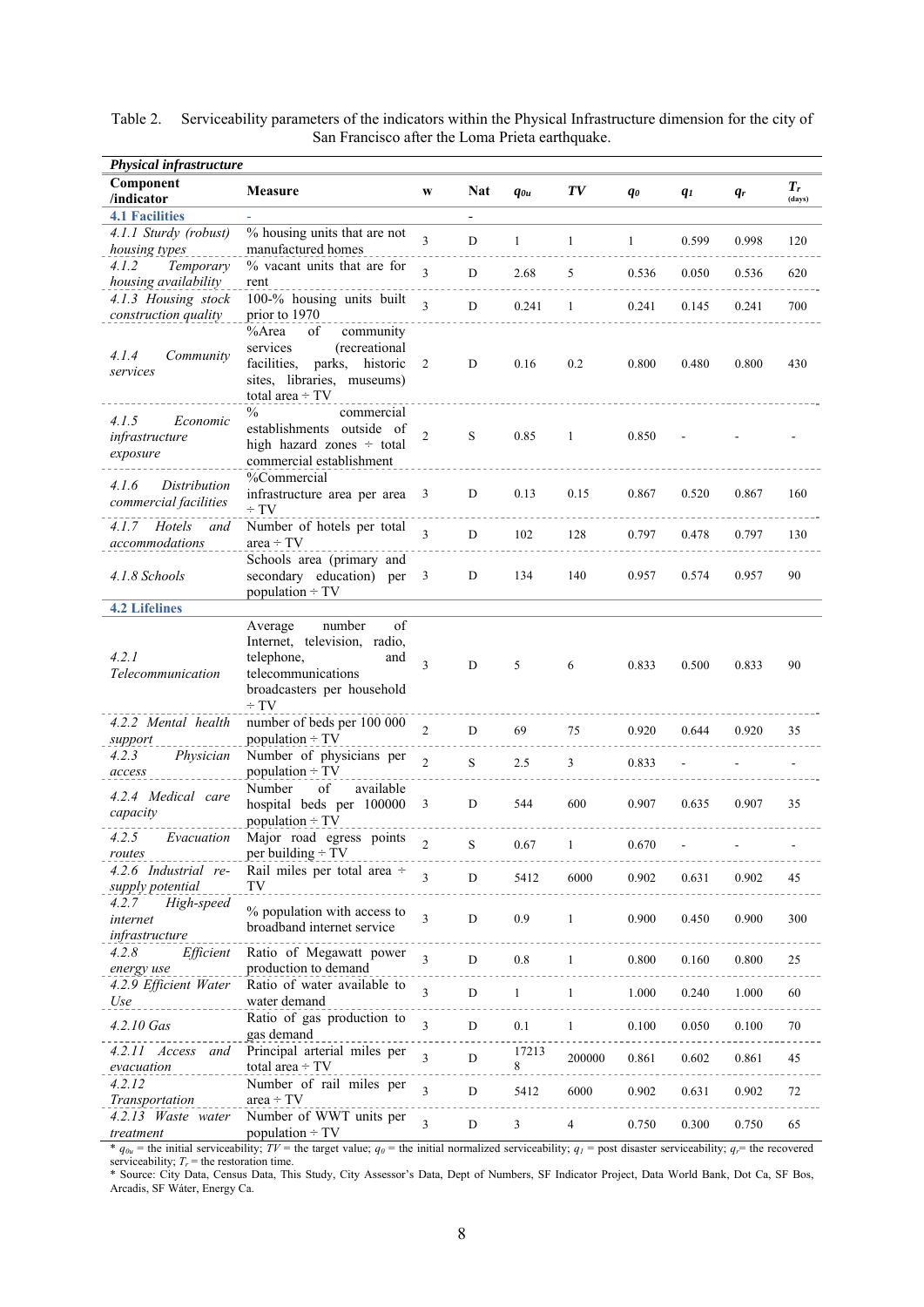

Figure 7. Serviceability curves of the components "Facilities" and "Lifelines" and the dimension "Physical Infrastructure"



Figure 8. Serviceability curve the dimension "Physical Infrastructure"

## **5. CONCLUSIONS**

Previous work on resilience evaluation provided several theoretical frameworks that have not been put in practice because no actual tool has been associated to them. This makes it difficult for the user to apply those resilience methods. In this paper, two software tools to compute the resilience of communities are developed. The first is a web app while the second is a portable desktop software. An indicator-based method based on the PEOPLES framework has been implemented as an engine for the tools. This method has been chosen as it has the potential to indicate in details whether the resilience deficiency is caused by the system's lack of robustness or by the slow restoration process. It also identifies where exactly resources should be applied to efficiently improve resilience. The softwares can serve as an initial tool for decision makers to evaluate the disaster resilience of their communities. The present work contributes to this growing area of research as it provides a universal tool to quantitatively assess the resilience of communities at multiple scales. Future research is aimed at developing similar tools to measure the resilience of specific infrastructures considering the interdependency between indicators to define better weighting factors.

## **6. ACKNOWLEDGEMENTS**

The research leading to these results has received funding from the European Research Council under the Grant Agreement n° ERC\_IDEAL RESCUE\_637842 of the project IDEAL RESCUE—Integrated Design and Control of Sustainable Communities during Emergencies.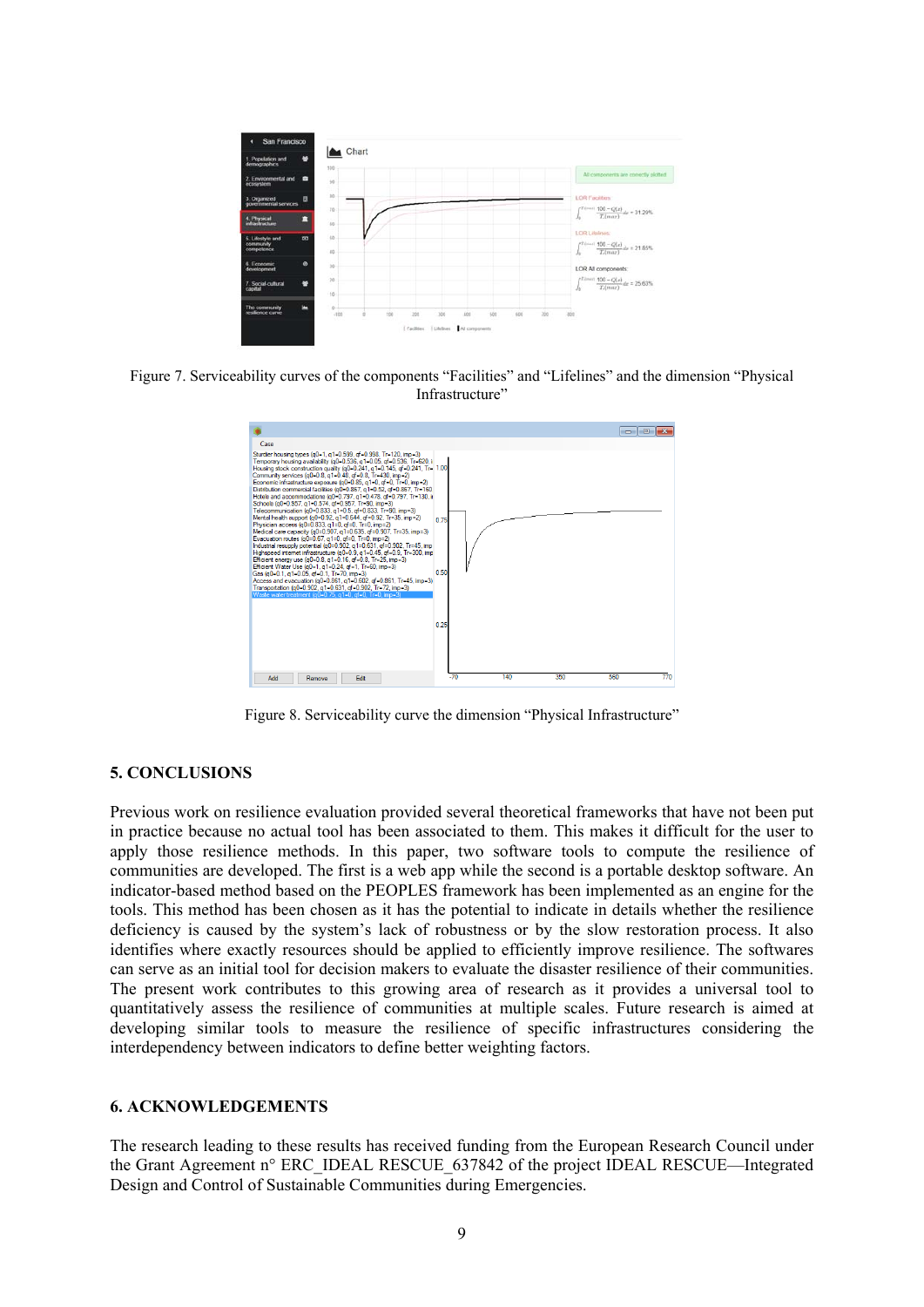#### **7. REFERENCES**

Allenby B, Fink J (2005) Toward Inherently Secure and Resilient Societies Science 309:1034-1036 doi:10.1126/science.1111534

Abeling T, Huq N, Wolfertz J, Birkmann J (2014). Interim Update of the Literature. Deliverable 1.3, emBRACE project.

Bonstrom H, Corotis RB (2016) First-Order Reliability Approach to Quantify and Improve Building Portfolio Resilience Journal of Structural Engineering 142:C4014001 doi:doi:10.1061/(ASCE)ST.1943-541X.0001213

Bruneau M, Chang SE, Eguchi RT, Lee GC, O'Rourke TD, Reinhorn AM, Shinozuka M, Tierney K, Wallace WA, Winterfeldt Dy (2003). A Framework to Quantitatively Assess and Enhance the Seismic Resilience of Communities. *Earthquake Spectra*, 19 (4): 733-752.

Chang SE, McDaniels T, Fox J, Dhariwal R, Longstaff H (2014) Toward Disaster-Resilient Cities: Characterizing Resilience of Infrastructure Systems with Expert Judgments Risk Analysis 34:416-434

Cimellaro GP, Reinhorn AM, Bruneau M (2010) Framework for analytical quantification of disaster resilience Engineering Structures 32:3639-3649 doi:http://dx.doi.org/10.1016/j.engstruct.2010.08.008

Cimellaro GP (2016). Urban Resilience for Emergency Response and Recovery. Springer.

Cimellaro GP, Renschler C, Reinhorn AM, Arendt L (2016a). PEOPLES: A Framework for Evaluating Resilience. *Journal of Structural Engineerin,* 04016063.

Cimellaro GP, Solari D, Bruneau M (2014). Physical infrastructure interdependency and regional resilience index after the 2011 Tohoku Earthquake in Japan. *Earthquake Engineering & Structural Dynamics*, 43 (12): 1763-1784.

Cimellaro GP, Zamani-Noori A, Kammouh O, Terzic V, Mahin SA (2016b). *Resilience of Critical Structures, Infrastructure, and Communities. Pacific Earthquake Engineering Research Center (PEER)*, Berkeley, California.

Cutter SL, Ash KD, Emrich CT (2014). The geographies of community disaster resilience. *Global Environmental Change* , 29: 65-77.

Cutter SL, Burton CG, Emrich CT (2010). Disaster resilience indicators for benchmarking baseline conditions. *Journal of Homeland Security and Emergency Management*, 7 (1).

Hosseini S, Barker K, Ramirez-Marquez JE (2016) A review of definitions and measures of system resilience *Reliability Engineering & System Safety* 145:47-61 doi:http://dx.doi.org/10.1016/j.ress.2015.08.006

Kammouh O, Cimellaro GP (2017). Restoration Time Of Infrastructures Following Earthquakes. *12th International Conference on Structural Safety & Reliability,* Vienna, Austria*.* 

Kammouh O, Dervishaj G, Cimellaro GP (2017a). A New Resilience Rating System for Countries and States. *Procedia Engineering*, 198 (Supplement C): 985-998.

Kammouh O, Dervishaj G, Cimellaro GP (2018). Quantitative Framework to Assess Resilience and Risk at the Country Level. *ASCE-ASME Journal of Risk and Uncertainty in Engineering Systems, Part A: Civil Engineering*  4(1), p.04017033

Kammouh O, Zamani-Noori A, Cimellaro GP, Mahin S. (2018). Deterministic And Fuzzy-Based Methods to Evaluate Community Resilience Based on The Peoples Framework. *Earthquake Engineering and Engineering Vibration* 

Kammouh O, Zamani-Noori A, Cimellaro GP, Mahin S. (2018). Resilience Evaluation of Urban Communities Based on Peoples Framework. *ASCE-ASME Journal of Risk and Uncertainty in Engineering Systems, Part A: Civil Engineering* 

Kammouh O, Zamani-Noori A, Renschler C, Cimellaro GP (2017b). Resilience Quantification of Communities Based on Peoples Framework. *16th World Conference on Earthquake Engineering (16WCEE)*, Santiago, Chile.

Liu X, Ferrario E, Zio E (2017). Resilience analysis framework for interconnected critical infrastructures. *ASCE-ASME Journal of Risk and Uncertainty in Engineering Systems, Part B: Mechanical Engineering*, 3 (2): 021001.

Norris FH, Stevens SP, Pfefferbaum B, Wyche KF, Pfefferbaum RL (2008). Community Resilience as a